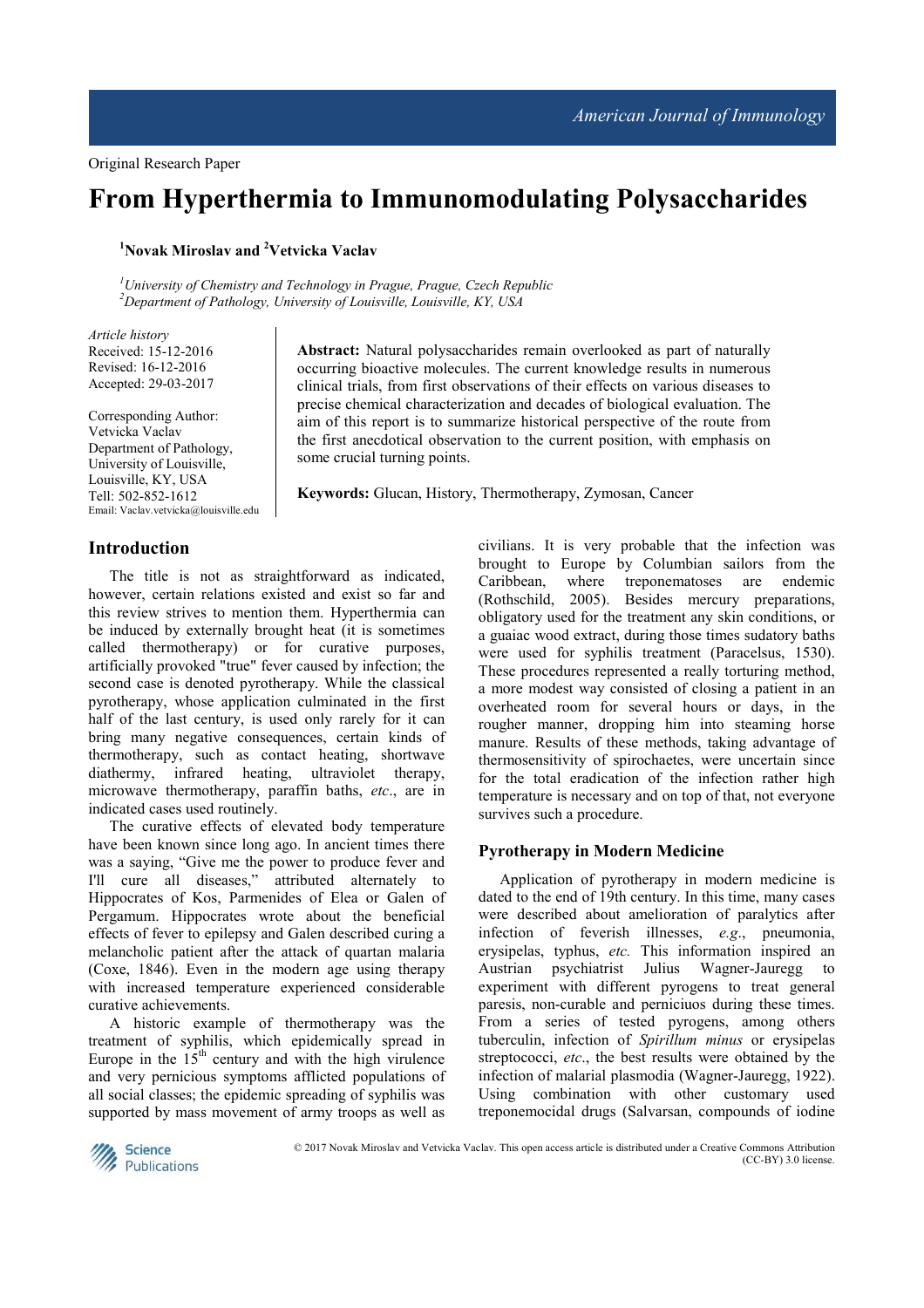or bismuth), remissions even total recovery were achieved; as matter of course, after the therapy it was necessary to cure the malaria. Wagner-Jauregg was awarded by Nobel Prize for medicine in 1927 for these methods. In the 40's of the last century this somewhat dangerous thermotherapy was substituted by penicillin and later by other antibiotics, but was probably still used in 70's (Heimlich, 1993).

In the 19th century it was also known that certain infectious diseases have beneficial therapeutic effects on malignant proliferation. This effect was also ascribed to accompanying temperature elevation; today, of course, it is known that it is predominantly the consequence of immunopotentiating effects of the infection resulting in changes of homeostasis mediators. The first purposed utilization of this effect is dated to the  $50^{\circ}$ s of the  $19^{th}$  century, when Busch (1968) tried to utilize fever, caused by the infection of erysipelas, so by *β*-hemolytic streptococci of group A, as treatment for the sarcoma localized in the soft tissue of a patient. Really, time-limited remission occurred, but the total course of the ailment was not managed. Three decades later the use of erysipelas for curing of pernicious tumors was studied more steadily by William B. Coley, probably having not known the pioneer work of Busch (Coley, 1891). First, Coley used injections of live cultures of *Streptococcus pyogenes* (Bickels *et al*., 2002; Coley, 1893), but in this insecure method he later replaced live cultures with heat inactivated ones. As it was known that virulence of the streptococci increased at the presence of *Serratia marcescens* (in those times this red-pigmented microbe was called *Bacillus prodigiosus*) he combined streptococci with this microbes; the combination of cultures of these two microbes, inactivated by heating to 75°C, is known as the Coley's toxin or the Coley's vaccine (Coley, 1894). Application of the Coley's toxin leads to violent increasing of the body temperature to 40-40.5°C. Coley applied his toxin-more or less successfully to inoperable sarcomas of the soft tissues (Coley, 1910; 1928), but also to metastases to the long bones (Coley, 1913). It is interesting that at present there are attempts made to revive the application of Coley's toxin to tumor treatment (Maletzki *et al*., 2012), despite too risky combination of dangerous pathogensstreptococcal infections are well known and also *Serratia* is not an innocent microbe, but an opportunistic pathogen, the agent of torpid nosocomial infections.

## **Lipopolysaccharide**

The presence of Gram-negative *Serratia* led to supposition that the active pyrogenic agent in the Coley's should be lipopolysaccharides (LPS, endotoxins, toxic polysaccharides), which are the typical component of all Gram-negative microorganisms. As was found later, this supposition was not correct, for the pyrogenicity was not the main curative effect and beneficial outcomes of Coley's toxin relate to function manifestation of interleukin IL-12 (Tsung and Norton, 2006) or tumoricidal activities of pigments prodigiosins (Chang *et al*., 2011; Stankovic *et al*., 2014; Darshan and Manonmani, 2015). However, during past times the mentioned supposition led to an attempt to replace the arguable intact microbes, though inactivated, by isolated and purified lipopolysaccharides.

Lipopolysaccharides are contained in outer membranes of all *Enterobacteriaceae* and most of the other Gram-negative microbes; LPS represents here up to 75% of the cell surface (Molinaro *et al*., 2002). General scheme of the LPS structure is preserved at all Gram-negative microorganisms, but in details it can dramatically differ. At different microorganisms and even at serotypes of the same microbe substantial differences can be found first of all in the polysaccharide moiety. At the external end of a lipopolysaccharide complex polysaccharide with antigen properties (*O*antigen, OPS) is bound, having up to 40 monosaccharide units. This long polysaccharide is linked to several molecules of fatty acids (antigen *A*) through the central oligosaccharide core, 3-deoxy-D-mano-oct-2-ulosonic acid (Kdo) (Molinaro *et al*., 2002; 2015) and glucosaminyl*β*(1-6)-D-glucosamine, usually fosforylated in positions 1 and 4. The fatty acids are anchored in the outer cell membrane and form its constituent part. In the *O*antigens of different microbial origin more than 60 monosaccharidic and about 30 non-saccharidic moieties were detected (Raetz and Whitfield, 2002). The fatty acids usually contain 12-16 carbon atoms and tend to be hydroxylated on the third carbon atom (Raetz, 1990).

One of the first research studies of the medicinal application of isolated lipopolysaccharides was Shear, who worked with purified LPSs from *Serratia marcescens* and *Escherichia coli.* Shear published several papers (see for example citations (Shear and Turner, 1943; Shear, 1944); from these times there were published hundreds of papers dealing with physiological effects of LPSs from different sources.

In mammals, lipopolysaccharides act as a considerable stimulator of the innate immune system through the mediation of TLR4 (Poltorak *et al*., 1998; Kalis *et al*., 2003) or, as was recently found, even of intracellular receptors (Kayagaki *et al*., 2013) activating caspase-11 (Hagar *et al*., 2013). When LPSs are applied parenterally, considerable hyperthermia occurs, accompanied by a strong inflammatory response leading to increasing resistance against infection, as well as to regression of tumors via activation of TNF; the hyperthermia itself is only a concomitant reaction and does not represent the essence of the LPSs impact.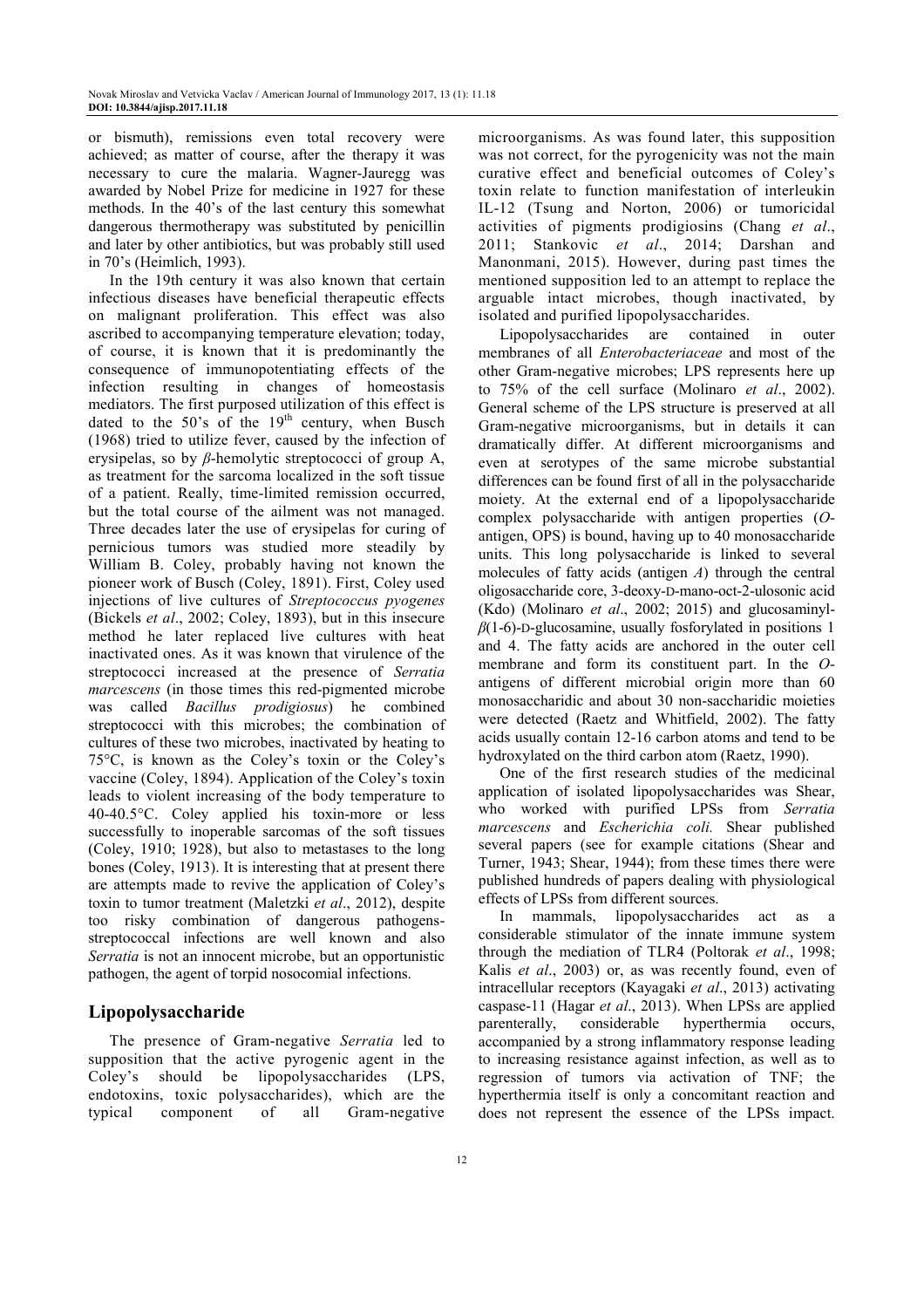Massive immune response, however, induces very unfavorable side effects, such as diarrhea, leucopenia, hypotensive shock, intravascular coagulation and in the worst cases septic shock and Multiple Organ Dysfunction Syndrome (MODS). The curative effect of LPSs is then considerably doubtful. Even if we could to eliminate these side effects by careful dosage, during protracted treatment LPSs lose efficacy due to quickly developing tolerance (Zeissberger and Roth, 1998; Cavaillon *et al*., 2003).

Many authors studied composition as well as toxicity of lipopolysaccharides (see reviews (Nowotny, 1963; Lüderitz *et al*., 1966; Raetz, 1990); probably the most complete is the review of Nowotny (1969). For the subsequent development it is important that as the toxic principle of LPS was identified lipid A, the true endotoxin (*e.g*., Gardner *et al*., 1939; Westphal and Luderitz, 1954) whilst the polysaccharide subunit (*O*antigen) acted as an antigen determinant; when *O*antigen is missing, antigen properties are determined by the oligosaccharide core. The primary role of the polysaccharide subunit is protective and the unit is practically non-toxic (Raetz and Whitfield, 2002).

These findings logically started the investigation of different bacterial polysaccharides, not only those contained in LPS. So for example, in the 40's of the last century, Shear and coworkers isolated from the culture of *Serratia marcescens* a substance, which caused necrosis of tumors, as mentioned above (Shear and Turner, 1943). Lately, Srivastava and Adams (1962) found that it was a mix of three different polysaccharides with similar chemical structure. Their main chain contains D-glucose and D-mannose units linked by (1-3)-glycosidic bonds. Some glucose units are branched on C-2 and C-4 and polysaccharides differ in the degree of that branching and also in the ratio of both sugar components.

## **Zymosan**

In regard to justified distrust of bacterial sources of polysaccharides, attention gradually shifts to much less dangerous microorganisms, first of all to yeasts. Their intact cells could be, of course, also pyrogenic (Kobayashi and Friedman, 1964) and pyrogenic was also the first isolate from them-zymosan (Hinz *et al*., 1961), which will be mentioned below. Of course, this pyrogenicity, given mostly by contaminating proteins, is negligible compared to the other effects. Pure isolated polysaccharides are apyrogenic and their biological effects have nothing to do with it.

 In the 40's of the last century, Pillemer and Ecker isolated by the alkaline extraction of intact cells of *Saccharomyces cerevisiae* an insoluble fraction (Pillemer and Ecker, 1941), which inhibited the third

component of complement (C3). This preparation was named zymin or Ecker fraction and lately zymosan; a mention of inactivation of complement by yeast cells is substantially older (von Dungern, 1900), though. Coincidentally, at the same time Pillemer and coworkers isolated protein from the human serum as well as sera of different mammals, which destructed bacteria and neutralized viruses by activation of complement without participation of antibodies. They named the protein properdin (from Latin *perdere*, to destroy, kill) and described its role in the immune system in a series of papers (the first was published in 1954 (Pillemer *et al*., 1954), the last one in 1957 (Pillemer *et al*., 1957). In these papers they mentioned the effect of zymosan on the level of properdin in the serum. In the course of time, the "properdine system" was refused and at last rehabilitated (Kemper and Hourcade, 2008; Harboe *et al*., 2012), but did not influence the fate of zymosan, which began to be applied in many other cases; today zymosan is even commercially available. Zymosan is primarily a potent stimulator of alveolar macrophages and among others induces the release of a series of cytokines, first of all IL-8, from human neutrophils.

## **β-Glucan**

Even though zymosan was able to stimulate nonspecific immune response, it was not clear which of its components was responsible for that activity. Actually, zymosan is not a pure polysaccharide but rather a crude insoluble product which contains about 50% of β-glucan and also around 17% of mannan, 14% of a protein and some ballast substances (DiCarlo and Fiore, 1958). Detailed investigation led to the conclusion that the active component, responsible for the primary effect of zymosan, is branched polysaccharide *β*(1-3),*β*(1-6)-Dglucan (Riggi and DiLuzio, 1961; Pontieri *et al*., 1963; Czop and Austen, 1985; Williams *et al*., 1986) (hence shortly: β-glucan). Probably the first attempt to compare physiological effects of pure β-glucan and zymosan was done by a team from Tulane University in New Orleans, headed by Nicholas DiLuzio *et al*. (1970). This polysaccharide forms a substantial part of the cell walls of yeast and also many micro- or macromycetes (Table 1). From the point of view of immunological functions it is important that β-glucan, except for some harmless yeasts, is also an obligate component of the cell wall of human pathogenic fungi, such as *Candida albicans, Aspergillus fumigatus, Cryptococcus neoformans*, *Histoplasma capsulatum, Coccidioides immitis* and others. This is the main reason immune reactions trigger after contact of β-glucan with the proper receptor on certain immune cells (macrophages, monocytes, dendritic cells, neutrophils).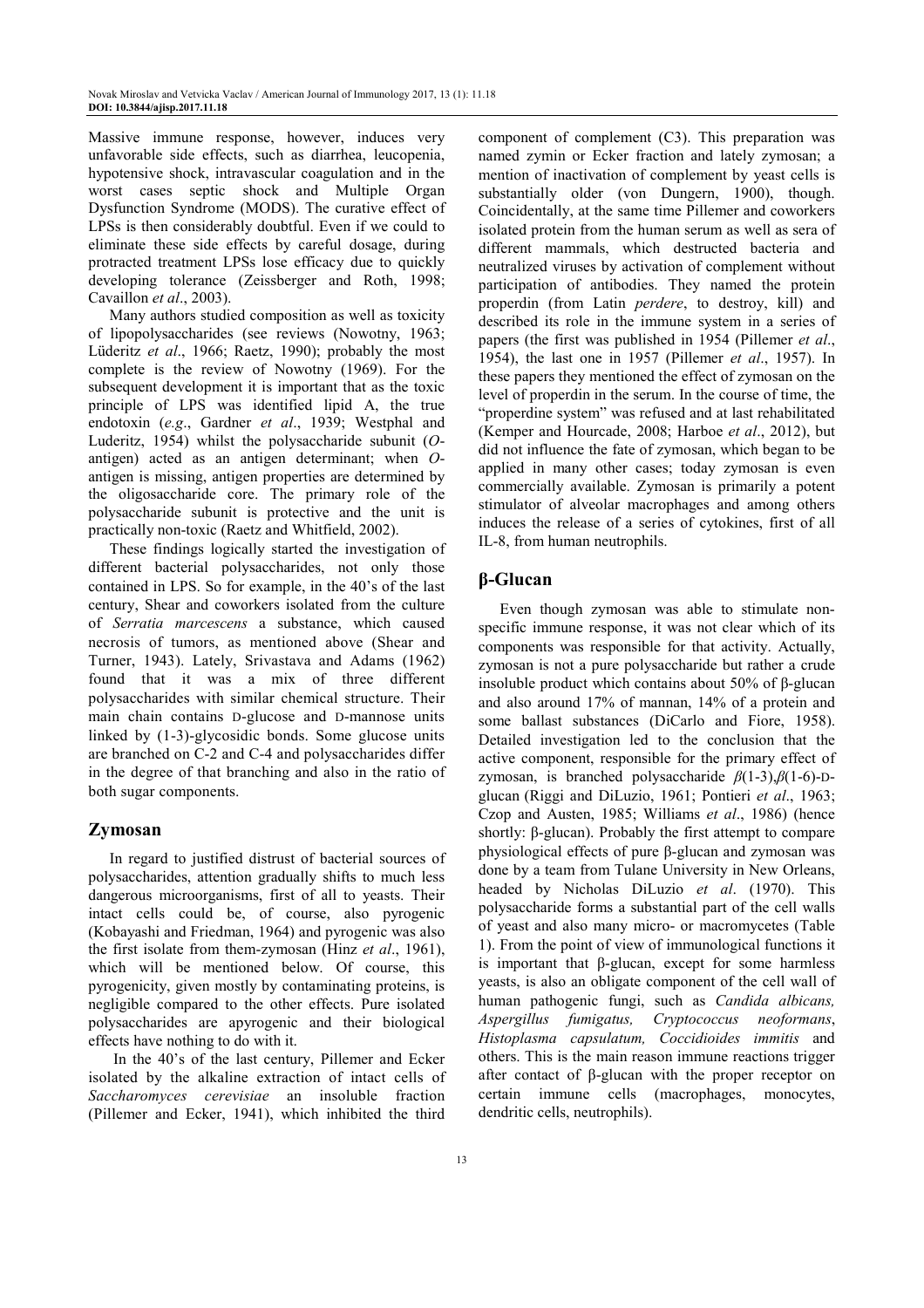Novak Miroslav and Vetvicka Vaclav / American Journal of Immunology 2017, 13 (1): 11.18 **DOI: 10.3844/ajisp.2017.11.18** 

|           |                 |                       |                        |                                             | Prevailing wall polysaccharides           |
|-----------|-----------------|-----------------------|------------------------|---------------------------------------------|-------------------------------------------|
| Kingdom   | Division        | Class                 | Order                  | Genus and Species                           | at vegetative cells <sup>a</sup>          |
| Protista  | Myxomycota      | Acrasiomycetes        | Dictyosteliales        | Dictyostelium discoideum                    | Cellulose, glycogen                       |
| Chromista | Ooomycota       | Oomycetes             | Peronosporales         | Plasmopara viticola<br>Phytophora infestans | Cellulose, $\beta$ -glucan                |
|           |                 | Hyphochytridiomycetes | Hypochytriales         | Rhizidiomyces parasiticus                   | Cellulose, chitin                         |
| Fungi     | Chytridiomycota | Chytridiomycetes      | <b>Blastocladiales</b> | Blastocladiella emersonii                   | chitin, $\beta$ -glucan                   |
|           | Eumycota        | Zygomycetes           | <b>Mucorales</b>       | Mucor mucedo                                | chitin, chitosan                          |
|           |                 | Ascomycetes           | Eurotiales             | Aspergillus fumigatus                       | chitin, $\beta$ -glucan                   |
|           |                 | Hemiascomycetes       | Saccharomycetales      | Saccharomyces cerevisiae                    | β-glucan, mannan                          |
|           |                 |                       |                        | Candida albicans                            | mannan                                    |
|           | Ascomycota      | Eurotiomycetes        | Onvgenales             | Coccidioides immitis                        | β-glucan, chitin, mannans                 |
|           |                 |                       |                        | Histoplasma capsulatum                      | $\beta$ -glucan, $\alpha$ -glucan, chitin |
|           |                 |                       |                        | <b>Blastomyces dermatitidis</b>             |                                           |
|           |                 |                       |                        | Paracoccidioides brasiliensis               |                                           |

Table 1. Composition of cell wall polysaccharides of some "fungi"

<sup>a</sup>Composition of the cell wall of yeast-like and filamentous forms of dimorphic fungi can be different

There are various natural sources of β-glucans it can be isolated from yeast, mushrooms, seaweed, bacteria, various grains and even protozoa. However, there are three main sources: Mushrooms, yeast and grain. The reasons are mainly historical the Western civilization has consumed both bread and beer for centuries, therefore there is a significant surplus of yeast. Similarly, the Far East is known for adding mushrooms to the regular diet and various mushrooms are part of the old folk remedies. Grain glucans are the result of a surplus of various grains in Canada and Australia.

It is necessary to mention another way leading to information about specific physiological properties of isolated *β*-glucan. Studies of remedial character of medicinal Asian fungi (shitake-*Lentinula* (*Lentinus*) *edodes,* maitake-*Grifola frondosa*, hiratake-*Pleurotus ostreatus* and some others) showed that these fungi, besides other physiologically active compounds, contain mainly β-glucan. Pioneering work done by Goro Chihara from the National Cancer Center in Tokyo, who isolated it from *Lentinula edodes*, named such isolate lentinan (Chihara *et al*., 1969). In the course of time, both of the ways mentioned gradually converted. First reports, however, can be traced to the study of Ringler and Lukas *et al*. (1957). Decades of research revealed several types of action. The first level of action is active in the early stages of carcinogenesis and involves enhancement of several facets of immune response, including IL-1, IFN-γ, TNF- $\alpha$  and IL-12 production, NK cell activity and macrophage activation (Vetvicka and Vetvickova, 2015). The role in NK cell reconstruction during cancer treatment seems to be particularly important (Pohorska *et al*., 2016). Another level of protection involves an increase of antioxidant capacity and detoxification of mutagenic compounds (Fujimiya *et al*., 1988).

The third, clinically possibly the most relevant, effects involved cooperation with anti-tumor antibodies. *In vitro* and *in vivo* data indicated that a combination of antibodies and glucan offers superior effects (Liu *et al*., 2009a), making it an extremely important finding.

Normally, the majority of malignant cells in solid tumors are naturally targeted with C3 fragment. Freshly excised tumors and established cancer cell lines were examined for tumor opsonization and natural antibodies and the opsonization with circulating anti-tumor antibodies and C3 was confirmed (Niculescu *et al*., 1992).

Humanized anti-cancer monoclonal antibodies (such as Herception Avastin, Rituximab or Erbitux) are currently widely used to treat tumors (Adams and Wiener, 2005), despite often questionable results. One possible solution is to use these antibodies in combination with common chemotherapy, often increasing adverse side effects. Studies showing that yeast-derived glucans can augment anti-tumor antibody efficacy to treat cancer (Hong *et al*., 2003; 2004; Yan *et al*., 1999) were confirmed using barley-derived glucan leading to clinical investigation in Phase II trials (for review see Liu *et al*. (2009b). As these effects cannot be reproduced in C3 or CR3-deficient mice, the importance of CR3 and C3 is clear (Yan *et al*., 1999). As phagocytosis of glucan does not require CR3, this uptake suggested that in addition to CR3, other glucan receptors, including Dectin-1, have to participate.

Despite decades of research and numerous clinical trials, anti-tumor effects of glucans and the underlying mechanisms are still not fully understood. Some studies showed that besides direct stimulation of immune reactions, up-regulated expression of the tumor suppressor gene p53, cell cycle arrestin p21 and proapoptotic proteins Bax and caspase 3/9 are involved (Xu *et al*., 2016). Similarly, suppression of VEGF expression leading to slower tumor progression was documented (Xu *et al*., 2016). Readers keen to see a recent summary of our knowledge of glucan's role in cancer inhibition should read some recent excellent reviews (Vannucci *et al*., 2013; Sima *et al*., 2015).

Decades of intensive research revealed significant biological effects of β-glucans. First, the attention was focused on immunostimulation, from stimulation of hematopoiesis (Patchen *et al*., 1988) to potentiation of anti-infectious immunity (Hadden, 1987; Spruijt *et al*.,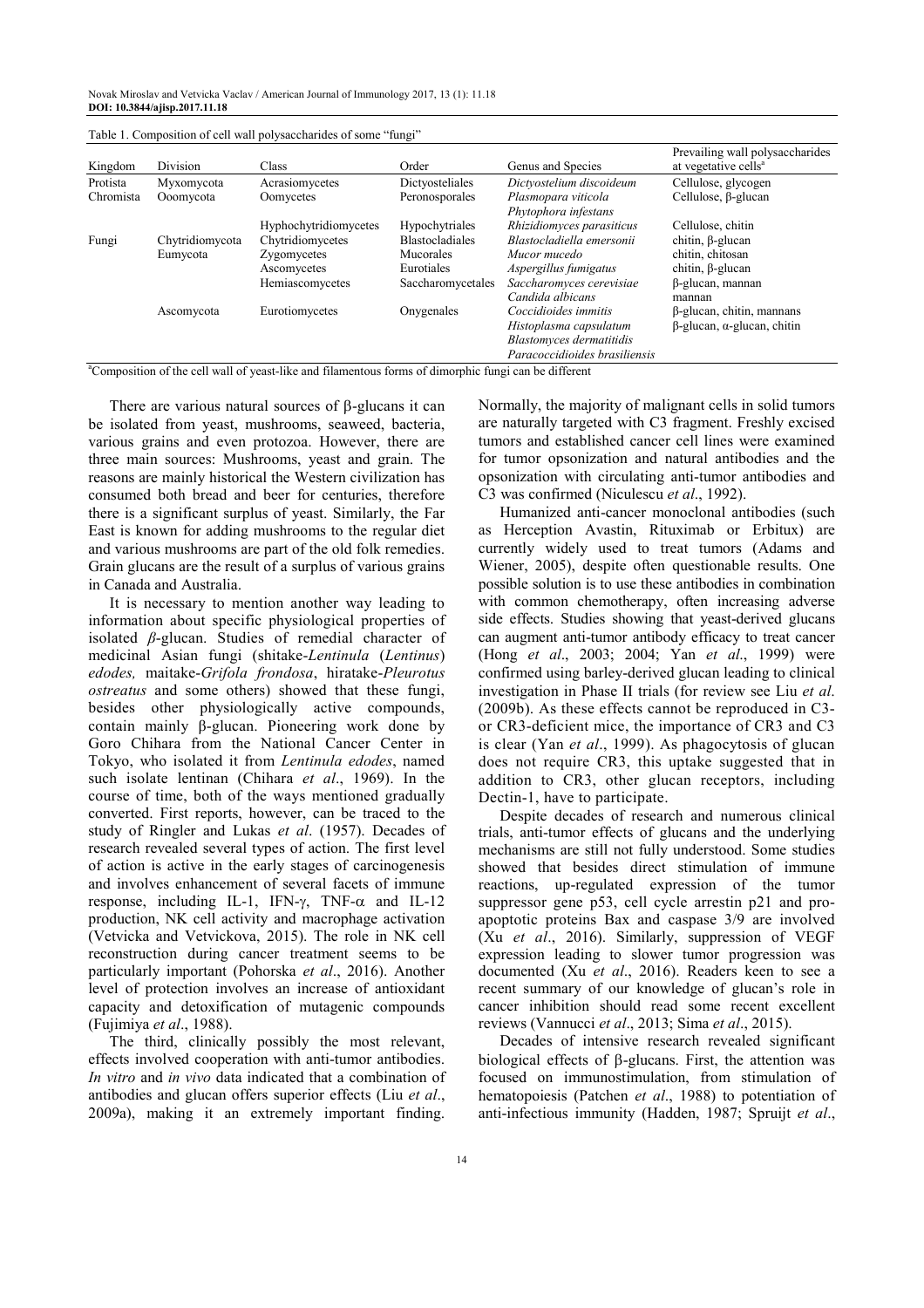2010) and finally suppression of cancer development (Nakao *et al*., 1983; Hong *et al*., 2003). Besides these well-established effects, *β*-glucan was also found to improve HDLC and diminish LDLC and non-HDL cholesterol levels in overweight individuals with mild hypercholesterolemia (Reyna-Villasmil *et al*., 2007) to potentiate the methotrexate treatment of adjuvant arthritis (Rovensky *et al*., 2011) and to improve wound healing. These claims have already resulted in a commercially available *β*-glucan-collagen matrix that combines *β*-glucan with collagen and has proven to have excellent results in the successful treatment of burns in children (Delatte *et al*., 2001).

More and more attention has been focused on the role of *β*-glucan in inflammation. Some additional and lesser known effects of *β*-glucan include the attenuation and even the prevention of experimental colitis. Several experimental studies showed that orally-administered *β*-glucan caused significant inhibition of inflammation, production of proinflammatory cytokine interleukin 1 beta and colon shortening. Some studies have shown that *β*-glucan plays an important role as an immunomodulator in the treatment of ulcerative colitis (Nosalova *et al*., 2001). We cannot overlook the effects of glucan on stressbesides direct effects on stress reduction (Vetvicka and Vetvickova, 2014), clinical trials also found improvements of physical conditions in children under stress (Richter *et al*., 2015).

Lately, *β*-glucans are finding their role not "only" in immunostimulation and overall health improvement, but also in nutrition. A study on fish showed that using *β*glucan as a probiotic supporting the activity of *Lactobacillus* significantly lowered mortality from *Aeromonas* challenges (Ngamkala *et al*., 2010). However, more has been done on the prebiotic front. An interesting study showed that the addition of *β*-glucan and starch during cold storage strongly increased survival of bifidobacteria strains in yogurt, most probably due to the protective effects on bifidobacteria stress by low temperature (Rosburg *et al*., 2010). Another *β*-glucan with high prebiotic properties was isolated from *Lactobacillus plantarum* (Das *et al*., 2014). Similar effects were obtained when shrimp was used as an experimental model.

The situation in calves is similar: Feeding with tylosin and *β*-glucan as prebiotics has positive effects on selected humoral immunological parameters, including the total protein and gammaglobulin concentration (Szymanska-Czerwinska and Bednarek, 2011). Prebiotic potential of *β*-glucan was also tested on humans. A randomized, double-blind, placebo-controlled clinical study was aimed to evaluate the *in vivo* prebiotic potential of *β*-glucan. Fifty-two healthy volunteers were assigned to consume a  $\beta$ -glucan or placebo daily for 30

days. In volunteers over 50 years of age, *β*-glucan induced a strong bifidogenic affect and increase of bifidobacteria. The authors of this study concluded that the daily intake of a *β*-glucan was not only welltolerated, but demonstrated strong bifidogenic properties in older, healthy volunteers consuming their usual food (Mitsou *et al*., 2010).

## **Conclusion**

It is clear that it took polysaccharides a long time to reach their true potential. Even if it is true that after centuries of sometimes intensive research, our knowledge of their biological effects is far from optimal, there are no doubts about their importance. However, the process of accepting natural molecules is a long process, it took over 70 years to accept that vitamin C cures scurvy. It may take repetitious studies and years or even decades before individual polysaccharides will be credited for their role in health improvements.

### **Funding Information**

This study was funded by Department of Pathology.

#### **Author's Contributions**

All authors equally contributed to this study.

## **Conflict of Interest**

Authors declare no conflict of interest.

#### **References**

- Adams, G.P. and L.M. Weiner, 2005. Monoclonal antibody therapy of cancer. Nat. Biotechnol., 23: 1147-1157. DOI: 10.1038/nbt1137
- Bickels, J., Y. Kollender, O. Merinsky and I. Meller, 2002. Coley's toxin: Historical perspective. Israel Med. Assoc. J., 4: 471-472. PMID: 12073431
- Busch, W., 1968. Verhandlungen artzlicher Gesellschaften. Sitzung der mediciniscben Section vom 18. Berl. Klin. Wochenschr., 5: 137-138.
- Cavaillon, J.M., C. Adrie, C. Fitting and M. Adib-Conquy, 2003. Endotoxin tolerance: Is there a clinical relevance? J. Endotox. Res., 9: 101-107. DOI: 10.1179/096805103125001487
- Chang, C.C., W.C. Chen, T.F. Ho, H.S. Wu and Y.H. Wei, 2011. Development of natural anti-tumor drugs by microorganisms. A review. J. Biosci. Bioeng., 111: 501-511. DOI: 10.1016/j.jbiosc.2010.12.026
- Chihara, G., Y.Y. Maeda, J. Hamuro, T. Sasaki and F. Fukuoka, 1969. Inhibition of Mouse Sarcoma 180 by polysaccharides from *Lentinus edodes* (Berk.) Sing. Nature, 222: 687-688. DOI: 10.1038/222687a0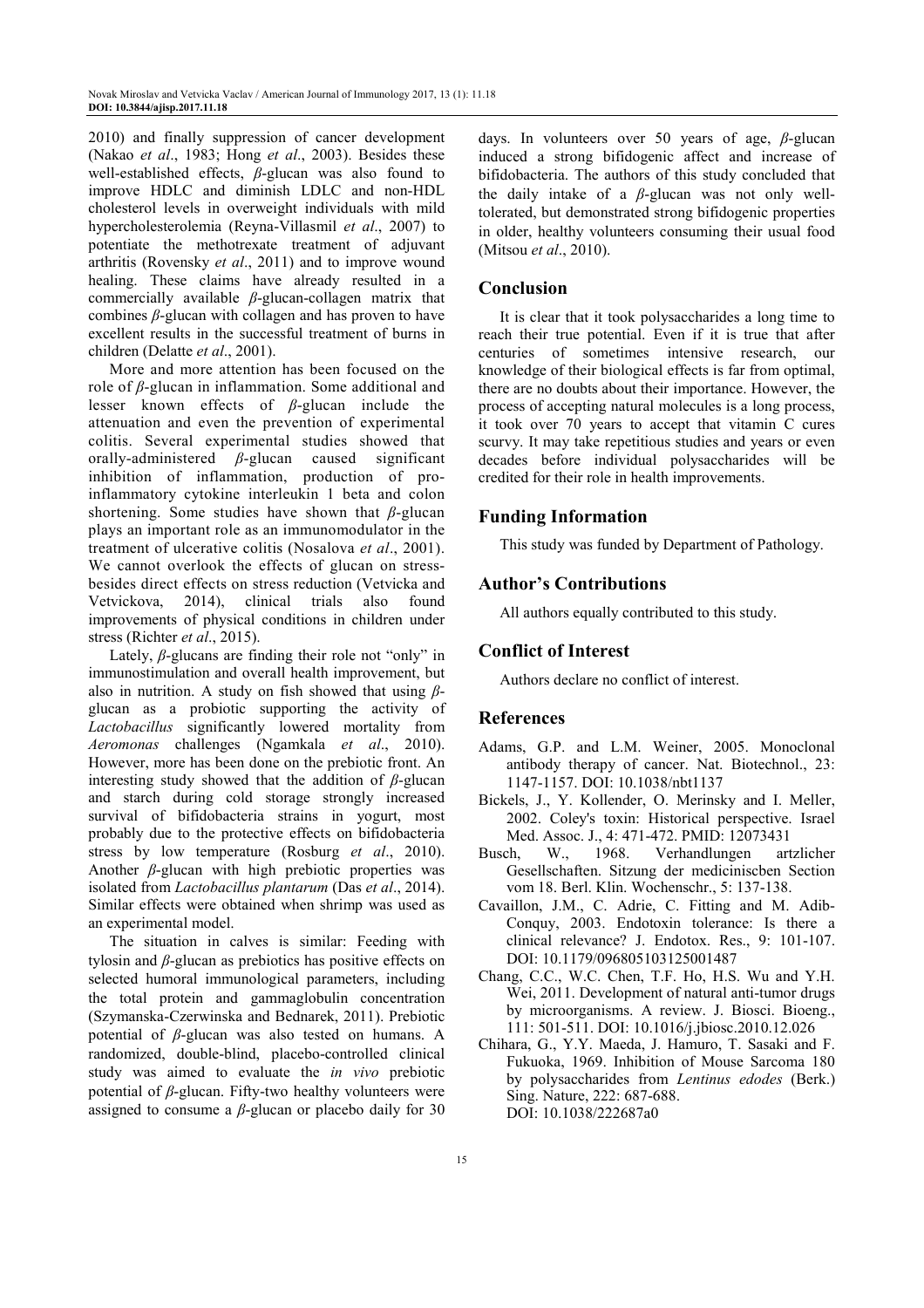- Coley, W.B., 1891. Contribution to the knowledge of sarcoma. Ann. Surgery, 14: 199-220. DOI: 10.1097/00000658-189112000-00015
- Coley, W.B., 1893. The treatment of malignant tumors by repeated inoculations of erysipelas: With a report of ten original cases. Am. J. Med. Sci., 105: 487-511. DOI: 10.1097/00000441-189305000-00001
- Coley, W.B., 1894. Treatment of inoperable malignant tumors with the toxines of erysipelas and the bacillus prodigiosus. Am. J. Med. Sci., 108: 50-66. DOI: 10.1097/00000441-189407000-00006
- Coley, W.B., 1910. The treatment of inoperable sarcoma by bacterial toxins (the mixed toxins of the *Streptococcus erysipelas* and the *Bacillus prodigiosus*). Proc. R. Soc. Med., 3: 1-48. PMID: 19974799
- Coley, W.B., 1913. Contribution to the study of sarcoma of the femur. Ann. Surgery, 58: 97-108. DOI: 10.1097/00000658-191307000-00010
- Coley, W.B., 1928. End results in Hodgkin's disease and lymphosarcoma treated by the mixed toxins of erysipelas and *Bacillus prodigiosus*, alonis or combined with radiation. Ann. Surgery, 58: 641-667. DOI: 10.1097/00000658-192810000-00002
- Coxe, J.R., 1846. The Writings of Hippocrates and Gallen: Epitomised from the Original Latin Translations. 1st Edn., Lindsay and Blakiston, Philadelphia.
- Czop, J.K. and K.F. Austen, 1985. Properties of glycans that activate the human alternative complement pathway and interact with the human monocyte *β*glucan receptor. J. Immunol., 134: 2588-2593. PMID: 4045195
- Darshan, N. and K. Manonmani, 2015. Prodigiosin and its potential applications. J. Food Sci. Technol., 52: 5393-5407. DOI: 10.1007/s13197-015-1740-4
- Das, D., R. Baruah, R., A. Goyal, 2014. A food additive with prebiotic properties of an  $\alpha$ -D-glucan from *Lactobacillus plantarum* DM5. Int. J. Biol. Macromol., 69: 20-26.

DOI: 10.1016/j.ijbiomac.2014.05.029

- Delatte, S.J., J. Evans, A. Hebra, W. Adamson and H.B. Othersen *et al*., 2001. Effectiveness of beta-glucan collagen for treatment of partial-thickness burns in children. J. Pediat. Surgery, 36: 112-118. DOI: 10.1053/jpsu.2001.20024
- DiCarlo, F.J. and J.V. Fiore, 1958. On the composition of zymosan. Science, 127: 756-757. DOI: 10.1126/science.127.3301.756-a
- DiLuzio, N.R., J.C. Pisano and T.M. Saba, 1970. Evaluation of the mechanism of glucan-induced stimulation of the reticuloendothelial system. J. Reticulo-Endothel. Soc., 7: 731-742. PMID: 5432023
- Fujimiya, Y., Y. Suzuki, K. Oshiman, H. Kobori and K. Moriguchi *et al*., 1998. Selective tumoricidal effect of soluble proteoglucan extracted from the basidiomycete, *Agaricus blazei* Murill, mediated via natural killer cell activation and apoptosis. Cancer Immunol. Immunotherap., 46: 147-159. DOI: 10.1007/s002620050473
- Gardner, R.E., G.H. Bailey and R.R. Hyde, 1939. Hemorrhagic activity of toxic carbohydrate complexes from bacteria on transplantable rat tumor. Am. J. Hyg., 29B: 1-14.
- Hadden, J.W., 1987. Immunopharmacology of the immunotherapy of cancer, infection and autoimmunity. Fundam. Clin. Pathol., 1: 283-296. DOI: 10.1111/j.1472-8206.1987.tb00566.x
- Hagar, J.A., D.A. Powell, Y. Aachoui, R.K. Ernst and E.A. Miao, 2013. Cytoplasmic LPS activates caspase-11: Implications in TLR4-independent endotoxic shock. Science, 341: 1250-1253. DOI: 10.1126/science.1240988
- Harboe, M., P. Garred, J.K. Lindstad, M. Pharo and F. Müller *et al*., 2012. The role of properdin in zymosan- and *Escherichia coli*-induced complement activation. J. Immunol., 189: 2606-2613. DOI: 10.4049/jimmunol.1200269
- Heimlich, H.J., 1993. Malaria therapy: The value of the randomized controlled trial. J. Am. Med. Assoc., 269: 211-212.

DOI: 10.1001/jama.1993.03500020045014

- Hinz, C.F., R.J. Wedgwood, L. Pillemer, 1961. The properdin system and immunity. XV. Some biologic effects of the administration of zvmosan and other polvsaccharides to rabbits and the presence of antibodies to zymosan in human and rabbit serum. J. Lab. Clin. Med., 57: 185-198. PMID: 13714488
- Hong, F., R.D. Hansen, J. Yan, D.J. Allendorf and J.T. Baran *et al*., 2003. β-Glucan functions as an adjuvant for monoclonal antibody immunotherapy by recruiting tumoricidal granulocytes as killer cells. Cancer Res., 63: 9023-9031. PMID: 14695221
- Hong, F., J. Yan, J.T. Baran, D.J. Allendorf and R.D. Hansen *et al*., 2004. Mechanism by which orally administered β-β-1,3-glucans enhance the tumoricidal activity of antitumor monoclonal antibodies in Murine tumor models. J. Immunol., 173: 797-806. DOI: 10.4049/jimmunol.173.2.797
- Kalis, C., B. Kanzler, A. Lembo, A. Poltorak and C. Galanos *et al*., 2003. Toll-like receptor 4 expression levels determine the degree of LPS-susceptibility in mice. Eur. J. Immunol., 33: 798-805. DOI: 10.1002/eji.200323431
- Kayagaki, N., M.T. Wong, I.B. Stowe, S.R. Ramani and L.C. Gonzalez *et al*., 2013. Noncanonical inflammasome activation by intracellular LPS independent of TLR4. Science, 341: 1246-1249. DOI: 10.1126/science.1240248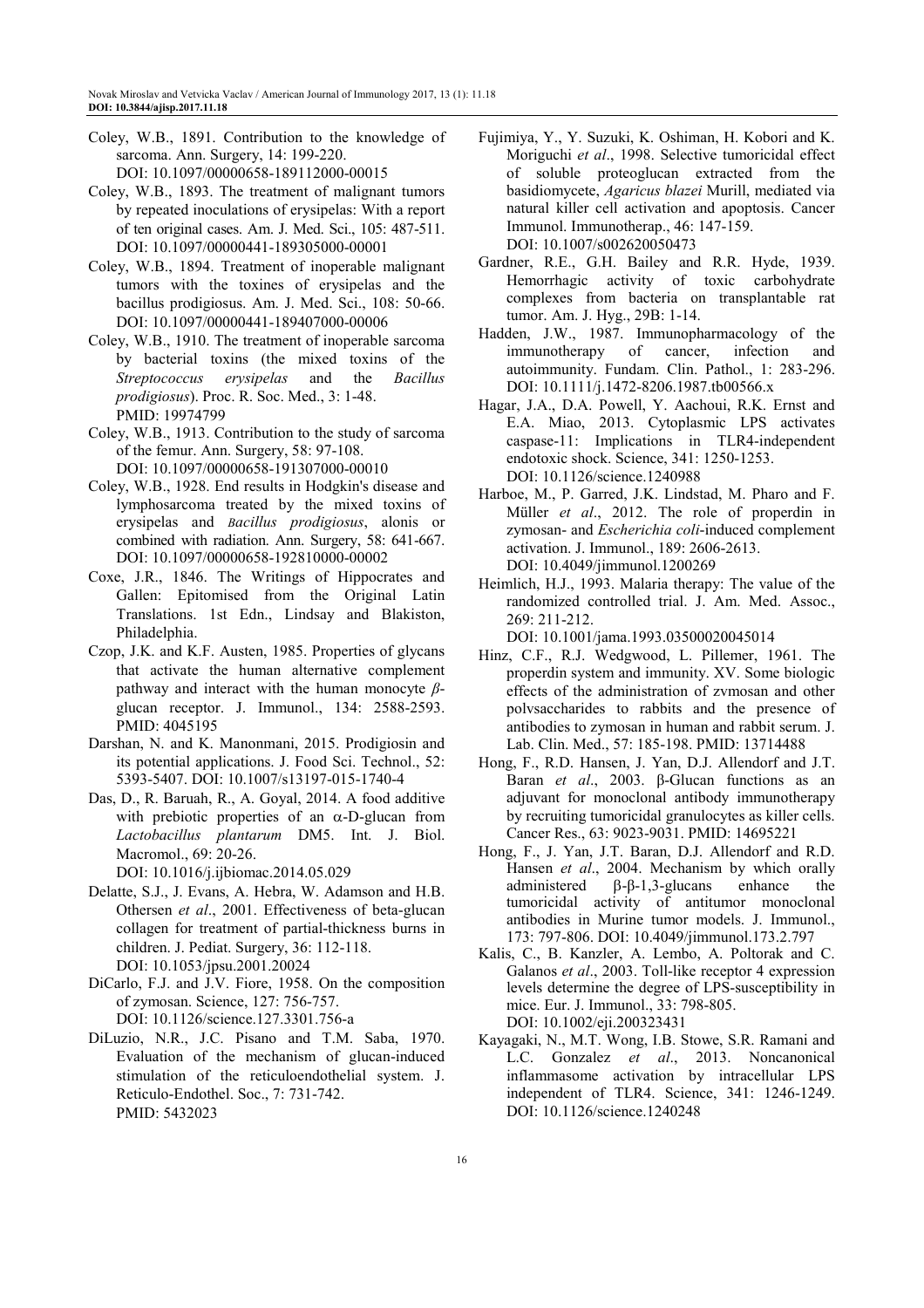- Kemper, C. and D.E. Hourcade, 2008. Properdin: New roles in pattern recognition and target clearance. Mol. Immunol., 45: 4048-4056. DOI: 10.1016/j.molimm.2008.06.034
- Kobayashi, G.S. and L. Friedman, 1964. Characterization of the pyrogenicity of *Candida albicans, Saccharomyces cerevisiae* and *Cryptococcus neoformans.* J. Bact., 88: 660-666. http://jb.asm.org/content/88/3/660.abstract
- Liu, J., L. Gunn, R. Hansen and J. Yan, 2009a. Combined yeast-derived β-glucan with anti-tumor monoclonal antibody for cancer immunotherapy. Exp. Mol. Pathol., 86: 208-214. DOI: 10.1016/j.yexmp.2009.01.006
- Liu, J., L. Gunn, R. Hansen and J. Yan, 2009b. Yeastderived β-glucan in combination with anti-tumor monoclonal antibody therapy in cancer. Recent Pat. Anticancer Drug Discov., 4: 101-109. DOI: 10.2174/157489209788452858
- Lüderitz, O., A.M. Staub, O. Westphal, 1966. Immunochemistry of *O* and *R* antigens of *Salmonella* and related *Enterobacteriaceae*. Bact. Rev., 30: 192-232. PMID: 5324647
- Lukas, E.H., R.L. Ringler, R.U. Byerrum, J.A. Stevens and D.A. Clarke *et al*., 1957. Tumor inhibitors in *Boletus edulis* and other holobasidiomycetes. Antibiot. Chemother., 7: 1-14. PMID: 24544235
- Maletzki, C., U. Klier, W. Obst, B. Kreikemeyer and M. Linnebacher, 2012. Reevaluating the concept of treating experimental tumors with a mixed bacterial vaccine: Coley's toxin. Clin. Dev. Immunol., 2012: 230625-230640. DOI: 10.1155/2012/230625
- Mitsou, E.K., N. Panopoulos, K. Turunen, V. Spiliotis and A. Kyriacou, 2010. Prebiotic potential of barley derived β-glucan at low intake levels: A randomised, double-blinded, placebo-controlled clinical study. Food Res. Int., 43: 1086-1092. DOI: 10.1016/j.foodres.2010.01.020
- Molinaro, A., C. De Castro, R. Lanzetta, A. Evidente and M. Parrilli *et al*., 2002. Lipopolysaccharides possessing twol-glycero-d-manno-heptopyranosylα-(1→5)-3-deoxy-d-manno-oct-2-ulopyranosonic acid moieties in the core region. J. Biol. Chem., 277: 10058-10063. DOI: 10.1074/jbc.M110283200
- Molinaro, A., O. Holst, F. Di Lorenzo, M. Callaghan and A. Nurisso *et al*., 2015. Chemistry of lipid A: At the heart of innate immunity. Chem. Eur. J., 21: 500-519. DOI: 10.1002/chem.201403923
- Nakao, I., H. Uchino, I. Kaido, T. Kimuira and T. Goto *et al*., 1983. Clinical evaluation of schizophyllan (SGP) in advanced gastric cancer-a randomized comparative study by an envelope method. Jpn. J. Cancer Chemotherap., 10: 1146-1159.
- Ngamkala, S., K. Futami, M. Endo, M. Maita and T. Katagiri, 2010. Immunological effects of glucan and *Lactobacillus rhamnosus* GG, a probiotic bacterium, on Nile tilapia *Oreochromis niloticus* intestine with oral *Aeromonas* challenges. Fisheries Sci., 76: 833-840. DOI: 10.1007/s12562-010-0280-0
- Niculescu, F.H., G. Rus, M. Retegan and R. Vlaicu, 1992. Persistent complement activation on tumor cells in breast cancer. Am. J. Pathol., 140: 1039-1043. PMID: 1374587
- Nosalova, V., P. Bobek, S. Cerna, S. Galbavy and S. Stvrtina, 2001. Effects of Pleuran (β-glucan isolated from *Pleurotus ostreatus*) on experimental colitis in rats. Physiol. Res., 50: 575-581. PMID: 11829318
- Nowotny, A., 1963. Relation of structure to function in bacterial *O* antigens. II. Fractionation of lipids present in bovin-type endotoxin. J. Bacteriol., 85: 427-435.
- Nowotny, A., 1969. Molecular aspects of endotoxic reactions. Bact. Rev., 3: 72-98.
- Paracelsus, T., 1530. Von der Frantzosischen Kranckheit drey Bucher*.* 1st Edn., Friederich Peypus, Nurmberg.
- Patchen, M.L., T. Vaudrain, H. Correira, T. Martin and D. Reese, 1988. *In vitro* and *in vivo* hematopoietic activities of Betafectin PGG-glucan. Exp. Hematol., 13: 1247-1254. PMID: 9845381
- Pillemer, L., L. Blum, I.H. Lepow, O.A. Ross and E.W. Todd *et al*., 1954. The properdin system and immunity. I. Demonstration and isolation of a new serum protein, properdin and its role in immune phenomena. Science, 120: 279-285. PMID: 13186838
- Pillemer, L. and E.E. Ecker, 1941. Anticomplementary factor in fresh yeast. J. Biol. Chem., 137: 139-142. http://www.jbc.org/content/137/1/139.citation
- Pillemer, L., M. Landy and M.J. Shear, 1957. The properdin system and immunity: VII. Alterations in properdin levels and resistance to infection in mice following the administration of tissue polysaccharides. J. Exp. Med., 106: 99-110.
- Pohorska, J., J. Richter, V. Kral, L. Rajnohova Dobiasova and I. Stiborova *et al*., 2016. Reconstruction of NK cells during complex cancer treatment. J. Tumor, 4: 398-402. DOI: 10.17554/j.issn.1819-6187.2016.04.86
- Poltorak, A., X. He, I. Smirnova, M.Y. Liu and C.V. Huffel *et al*., 1998. Defective LPS signaling in C3H/HeJ and C57BL/10ScCr mice: Mutations in Tlr4 gene. Science, 282: 2085-2088. DOI: 10.1126/science.282.5396.2085
- Pontieri, G.M., O.J. Plescia and W.J. Nickerson, 1963. Inactivation of complement by polysaccharides. J. Bacteriol., 86: 1121-1122. PMID: 14080784
- Raetz, C.R.H., 1990. Biochemistry of endotoxins. Annu. Rev. Biochem., 59: 129-170. DOI: 10.1146/annurev.bi.59.070190.001021